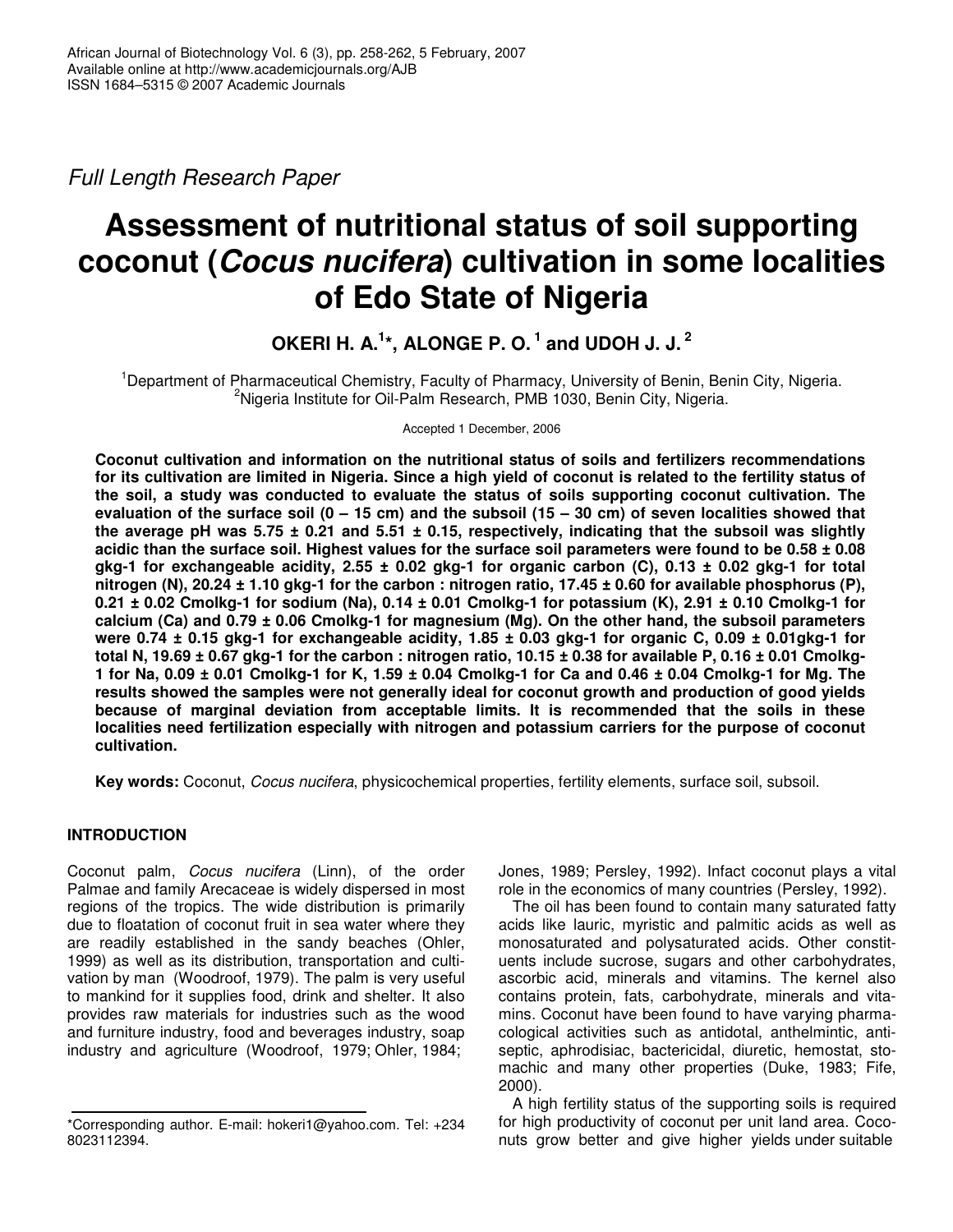soil conditions like well drained soils, good soil depth, soil texture, proper layout of land and nutritionally fertile soil (Persley, 1992). Pandalai (1953) indicated that with suitable cultivation, conservation, adopting amelio-rative measures and application of manure, all normal soils could be used for coconut cultivation. Coconuts do not form a tap root but generates adventitious roots continuously that grow up to 30 – 120 cm deep (Persley, 1992; Reynolds, 1988). The principal fertility aspects of soil in relation to coconut cultivation are the soil moisture, soil nutrients including major and trace elements, appropriate rainfall and soil aeration, favourable soil temperature, root space and absence of toxins.

The determination of the baseline data on inherent physical and chemical properties of soil is required so as to know the limit of nutritional requirement for the cultivation of coconut palm. Small scale cultivation of oil-palm is currently undertaken in the selected localities and this study aims at evaluating the soil fertility states and make appropriate recommendations for an effective large scale production of coconut.

The localities used in this study are close to the ancient city of Benin which lie between latitudes 6, 00'N and longitudes 5, 40'E in Southern Nigeria.

#### **MATERIALS AND METHOD**

#### **Preparation of soil sample**

The surface soil and top soil samples from were collected from five different locations of the respective localities and placed on drying trays in the drying room for 48 h so as to break the lumps and ensure proper drying. After drying, the soil was ground and passed through a 2 mm nylon sieve (the materials that did not pass through the sieve were discarded). The fine particles were then placed in containers and labeled before they were subjected of following analytical methods.

#### **Analysis of soil sample**

**pH:** 20 g of the air-dried soil was accurately weighed and washed into a 50 ml capacity beaker and 20 ml of distilled water was added, stirred and allowed to stand for 30 min. The pH values were then taken (Folson et al 1981; Mclean, 1982).

**Soil exchange acidity:** 5 g of the air-dried soil was accurately weighed into a 250 ml plastic bottle and 50 ml of 1 N potassium chloride was added, stoppered and placed on the mechanical shaker for 1 h. The soil suspension was filtered into 150 ml conical flask and 2 drops of phenolphthalein indicator was added and titrated against 0.05 M sodium hydroxide to a permanent pink colour end-point. The amount of base used is equivalent to the total exchangeable acidity (Folson et al., 1981; Mclean, 1982).

**Organic carbon:** 0.5 g of the fine ground soil samples wasweighed into 250 ml Erlemerger flask; 10 ml of 1 N of potassium dichromate solution was added and swirled gently to disperse the soil. 20 ml of concentrated sulphuric acid was quickly added and the flask was swirled for proper mixing. The flask was then placed on the asbestos sheet for 30 min before 60 ml of distilled water, 5 ml of orthophosphoric acid and 6 drops of diphenylamine indicator were added, and titrated against 0.4 N ammonium ferrous sulphate solution (Walkley and Black, 1934; Nelson and Sommers, 1982).

**Soil total nitrogen:** 0.2 g of the fine ground soil samples was weighed into digestion tubes; 1 tablet of selenium catalyst and 4 ml of concentrated sulphuric acid were added. The digestion tubes were placed on the digestion block until the solution became clear and cool. The solution was then filtered into 100 ml volumetric flask and made up to the 100 ml mark with distilled water. The nitrogen content was then estimated by an auto-analyser and its reagents with sets of standards (Kjeldahl, 1883; Dahnke and Johnson, 1990).

**Soil phosphorus:** 50 g of the air-dried, fine soil samples was weighed into 150 ml plastic bottle and 35 ml of L-ascorbic acid was added and shaken manually for 1 min. The resultant suspension was filtered and the phosphorus content was estimated colorimetrically using ammonium molybdate as the colouring agent (Bray and Krutz, 1945).

**Particle size analysis:** 100 g of the air-dried fine soil was weighed into baffled cup, half filled with distilled water before 50 ml of sodium hexametaphosphate reagent and 3 ml of 1 N sodium hydroxide were added. The mixture was stoppered and shaken for 3 h with a mechanical shaker and the resulting suspension was transferred into the Bouyoucos cylinder and filled to the lower mark with distilled water. After proper mixing of the content of the cylinder the hydrometer reading was taken after 5 h (Bouyoucos, 1962).

**Soil exchangeable cations:** 0.5 g of the air-dried, fine soil samples were weighed into 250 ml plastic bottle. 100 ml of neutral ammonium acetate was added and then flask was stoppered and shaken for 30 min with a mechanical shaker. The resultant suspension was filtered and the filtrate was estimated for calcium (Ca), magnesium (Mg), sodium (Na) and potassium (K) (Thomas, 1982).

### **RESULTS**

The mean values  $\pm$  standard error of mean (SEM) for the selected physicochemical properties of the surface soil and the subsoil for the coconut fields in the seven localities used in this study are shown in Tables 1a and 1b. The mean values  $\pm$  standard error of mean (SEM) for the amount/concentration of basic fertility elements of the surface soil and the subsoil samples for the coconut fields in the seven (7) localities used in this study are summarized in Table 2a and 2b. The pH values ranged from  $5.40 \pm 0.07$  for the subsoil at Okunuvbe locality to  $6.16 \pm 0.11$  for the surface soil at Ekobodo locality. For the particle size analysis, the soils were found to be mainly coarse with the percentage sand ranging from 84.30 – 95.51%. Sand content were higher for the surface soils than for the sub-soils. Silt contents were low to moderate and varied from  $1.94 \pm 0.09\%$  for the surface soil of Okunuvbe locality to  $5.02 \pm 0.18\%$  for the surface soil of Ishiokuku locality. On the other hand, the clay contents were moderate and ranged from  $2.56 \pm 0.09\%$ for the surface soil of Okunuvbe locality to  $11.22 \pm 0.23\%$ for the subsoil of Ishiokuku locality. Also the percentage content of clay and sand were higher in for surface soils than for the sub-soils.

The organic carbon present was higher for the surface soil than for the subsoil with the lowest value of 0.45  $\pm$ 0.02 gkg-1 for subsoil of Ugbogiobo locality and highest values of 2.55  $\pm$  0.02 gkg-1 for the surface soil at the NIFOR locality. The nitrogen content for the seven localities was almost similar ranging from  $0.040 \pm 0.004$  gkg-1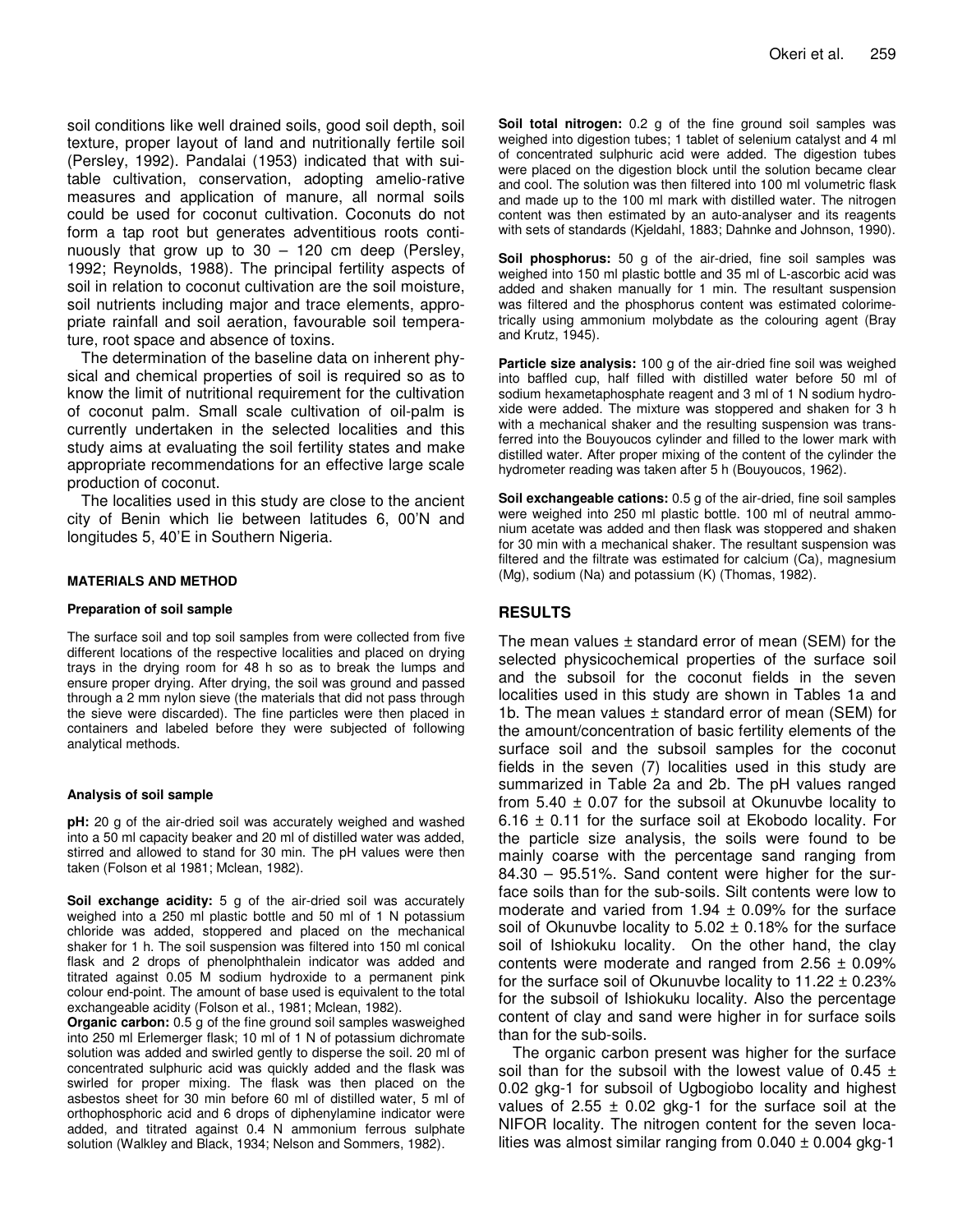| Name of<br>Locality | рH                 | $C$ (gkg-1)        | $N$ (gkg-1)                           | C/N                | Clay $(\%)$                     | $Slit$ $(\%)$      | Sand $(\%)$ |  |
|---------------------|--------------------|--------------------|---------------------------------------|--------------------|---------------------------------|--------------------|-------------|--|
| <b>NIFOR</b>        | $5.62 \pm 0.08$    | $2.55 \pm 0.02$ ** | $0.13 \pm 0.02$ **                    | $20.10 \pm 0.88$   | $6.54 \pm 0.10^{**}$            | $2.66 \pm 0.09$    | 90.8        |  |
| Ekobodo             | $6.16 \pm 0.11***$ | $1.40 \pm 0.02$    | $0.09 \pm 0.004$                      | $16.13 \pm 0.16$   | $2.56 \pm 0.14^*$               | $2.09 \pm 0.15$    | 95.3        |  |
| Okunuvbe            | $5.76 \pm 0.11$    | $1.21 \pm 0.22$    | $0.08 \pm 0.004$                      | $15.51 \pm 0.28$   | $2.56 \pm 0.09$                 | $1.94 \pm 0.09^*$  | $95.5***$   |  |
| Ishiokuku           | $5.70 \pm 0.07$    | $0.76 \pm 0.03^*$  | $0.06 \pm 0.002$ *                    | $12.17 \pm 0.22$   | $6.18 \pm 0.18$                 | $5.02 \pm 0.18$ ** | $88.8*$     |  |
| Evboneka            | $5.50 \pm 0.07$ *  | $0.96 \pm 0.02$    | $0.08 \pm 0.005$                      | $11.58 \pm 0.27$ * | $6.52 \pm 0.11$                 | $4.68 \pm 0.11$    | $88.8*$     |  |
| Ugbogiobo           | $5.80 \pm 0.07$    | $0.81 \pm 0.03$    | $0.07 \pm 0.001$                      | $12.16 \pm 0.42$   | $4.10 \pm 0.10$                 | $2.10 \pm 0.10$    | 93.8        |  |
| Eko-Enobori         | $5.70 \pm 0.07$    | $2.01 \pm 0.03$    | $0.10 \pm 0.01$                       | $20.24 \pm 1.10**$ | $3.64 \pm 0.13$                 | $2.56 \pm 0.13$    | 93.8        |  |
| ** Highest values.  | * Lowest values    |                    | $n = 5$ (number of samples collected) |                    | Values are given as mean ± SEM. |                    |             |  |

**Table 1a.** Phytochemical properties of the surface soils (0 – 15 cm) of the seven localities.

**Table 1b.** Phytochemical properties of the sub-soils of the seven localities.

| Name of Locality        | рH                 | $C$ (gkg <sup>-1</sup> ) | $N$ (gkg <sup>-1</sup> ) | C/N                | $%$ Clay            | % Slit                       | % Sand    |
|-------------------------|--------------------|--------------------------|--------------------------|--------------------|---------------------|------------------------------|-----------|
| NIFOR (15 - 30cm)       | $5.42 \pm 0.08$    | $1.85 \pm 0.03$ **       | $0.09 \pm 0.01**$        | $19.69 \pm 0.67**$ | $8.58 \pm 0.11$     | $2.12 \pm 0.11$ <sup>*</sup> | 89.3      |
| Ekobodo (15 - 30cm)     | $5.74 \pm 0.11***$ | $0.80 \pm 0.01$          | $0.07 \pm 0.004$         | $12.03 \pm 0.13$   | $3.64 \pm 0.17$     | $3.06 \pm 0.17$              | 93.3      |
| Okunuvbe (15 - 30cm)    | $5.40 \pm 0.07$ *  | $0.68 \pm 0.01$          | $0.06 \pm 0.003$         | $12.50 \pm 0.59$   | $3.56 \pm 0.09^*$   | $2.14 \pm 0.09$              | $94.3***$ |
| Ishiokuku (15 - 30cm)   | $5.62 \pm 0.15$    | $0.54 \pm 0.01$          | $0.05 \pm 0.003$         | $11.84 \pm 0.53$   | $11.22 \pm 0.23$ ** | $4.48 \pm 0.23**$            | $84.3*$   |
| Evboneka (15 - 30cm)    | $5.40 \pm 0.07$ *  | $0.60 \pm 0.02$          | $0.05 \pm 0.005$         | $12.10 \pm 0.18$   | $9.58 \pm 0.11$     | $3.12 \pm 0.11$              | 87.3      |
| Ugbogiobo (15 - 30cm)   | $5.54 \pm 0.09$    | $0.45 \pm 0.02^*$        | $0.04 \pm 0.002*$        | $11.32 \pm 0.39^*$ | $4.64 \pm 0.13$     | $2.56 \pm 0.13$              | 92.8      |
| Eko-Enobori (15 - 30cm) | $5.44 \pm 0.05$    | $0.65 \pm 0.01$          | $0.05 \pm 0.002$         | $12.97 \pm 0.31$   | $5.60 \pm 0.10$     | $3.60 \pm 0.10$              | 90.8      |

\*\* Highest values  $*$  Lowest values  $n = 5$  (corresponding to the number of samples collected) Values are given as mean  $\pm$  SEM

for the subsoil at Ugbogiobo locality to  $0.13 \pm 0.02$  gkg-1 for the surface soil at NIFOR locality. Considering the carbon and total nitrogen values, the carbon: nitrogen ratio ranged from 11.32  $\pm$  0.39 for the subsoil at Ugbogiobo locality to 20.24  $\pm$  1.10 for the surface soil at Eko-Enobori locality. For phosphorus content, the values obtained ranged from  $7.04 \pm 0.15$  mgkg-1 for the subsoil at Ekobodo locality to 17.45  $\pm$  0.60 mgkg-1 for the surface soil at NIFOR coconut fields. The lowest mean value of  $0.56 \pm 0.01$  Cmol/kg of calcium was obtained for subsoil at Ekobodo locality while the calcium content was as high as  $2.91 \pm 0.10$  Cmol/kg for the surface soil at Ugbogiobo locality. The magnesium concentration of the soil samples of the seven localities showed little variation and ranged from  $0.25 \pm 0.04$  Cmolkg-1 for the subsoil at Okunuvbe locality to  $0.79 \pm 0.08$  Cmolkg-1 for the surface soil at Eko-Enobori locality.

The highest value of  $0.21 \pm 0.02$  Cmolkg-1 was obtainned for sodium from the surface soil at NIFOR coconut fields while the lowest value of  $0.10 \pm 0.01$  Cmolkg-1 were obtained for subsoil at Ekobodo, Eko-Enobori and Ugbogiobo localities. For potassium, the surface soil of NIFOR locality gave the highest values of  $0.14 \pm 0.02$ Cmolkg-1, while the subsoil of Okunuvbe locality showed lowest value of  $0.06 \pm 0.01$  Cmolkg-1.

## **DISCUSSION**

The values obtained suggest that the pH of the soil samples were slightly acidic. The values for exchange-

able acidity also suggest that the soil samples are more acidic. The pH values obtained for the various surface soils were found to be slightly higher than that of the subsoil. This means that the subsoil is slightly more acidic than the surface soil. Child (1974) observed that the best soils for coconuts are clayed alluvial soils, which are not too acidic and are also rich in nutrients. Generally, therefore, the soil pH of these localities seems to be ideal for coconut cultivation. The soil net ability to hold nutrients and water is higher with increasing pH. This is especially true with soils with high organic matter content and also certain types of clays. The reason is that when the exchangeable acidity is removed, the exchange sites will now be able to adsorb other ions. Thus, the cation exchange capacity (CEC) of the soil will vary with pH (Rhoades, 1982).

Also the particle size of soil and texture are important factors determining soil fertility status of soils that supports the cultivation of coconut. According to Chan (1978) and Child (1974), coconut requires deep, stone free, well-drained clayed alluvial soils, which have no hard pan near the surface soil likely to impede root development. This is because the efficient root system of the coconut palm is not strong enough to penetrate hard layers and will flourish and give better yields if the surface soil is physically suitable and chemically rich.

The percentage organic carbon present was higher for the surface soil than for the subsoil and the values obtained correspond with those reported by Ukpebor et al. (2003). But these values are low for coconut cultivat-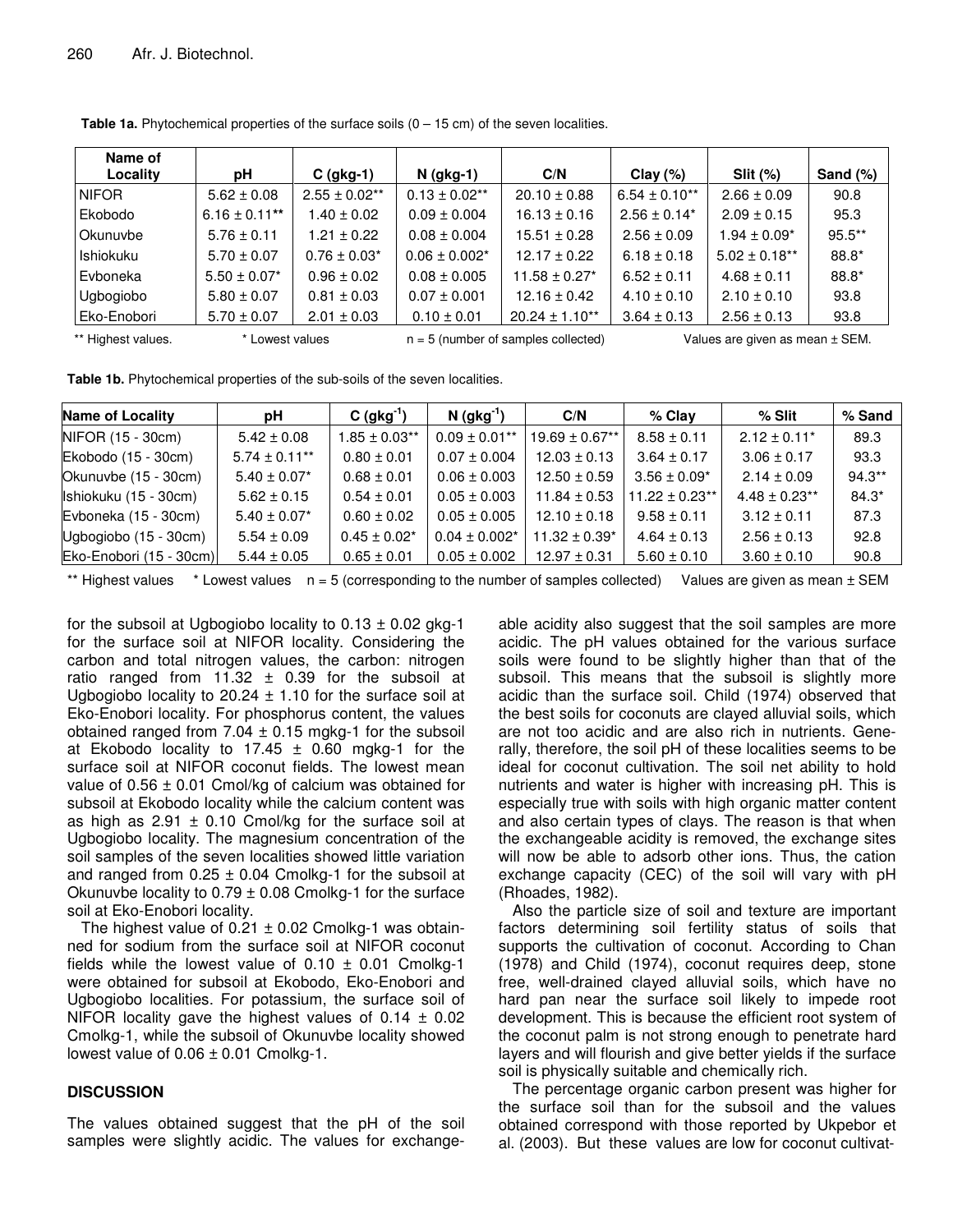**TABLE 2a.** Concentrations of some Fertility elements in the Surface Soils of the Seven Localities

| Name of locality       | <b>Concentration values</b> |                      |                   |                  |                    |                                                                                                                                       |                          |  |  |
|------------------------|-----------------------------|----------------------|-------------------|------------------|--------------------|---------------------------------------------------------------------------------------------------------------------------------------|--------------------------|--|--|
|                        | P (maka <sup>-1</sup>       |                      |                   |                  |                    | Ca (Cmolkg <sup>-1</sup> ) Mg (Cmolkg <sup>-1</sup> ) Na (Cmlokg <sup>-1</sup> ) K (Cmolkg <sup>-1</sup> ) EA (Cmolkg <sup>-1</sup> ) | $ECEC$ (Cmolkg $^{-1}$ ) |  |  |
| NIFOR (0 - 15cm)       | $17.45 \pm 0.60**$          | $2.03 \pm 0.04$      | $0.55 \pm 0.03$   | $0.21 + 0.02**$  | $0.14 \pm 0.02$ ** | $0.58 \pm 0.08***$                                                                                                                    | $3.52 \pm 0.12$          |  |  |
| Ekobodo (0 - 15cm)     | $10.76 \pm 0.18$            | $0.95 \pm 0.04*$     | $0.62 \pm 0.05$   | $0.12 + 0.01*$   | $0.07 \pm 0.01*$   | $0.52 + 0.04$                                                                                                                         | $2.28 \pm 0.07$ *        |  |  |
| Okunuvbe (0 - 15cm)    | $9.13 \pm 0.11$             | $1.29 \pm 0.02$      | $0.40 \pm 0.06*$  | $0.15 \pm 0.02$  | $0.08 \pm 0.01$    | $0.58 \pm 0.08$ **                                                                                                                    | $2.49 \pm 0.08$          |  |  |
| Ishiokuku (0 - 15cm)   | $13.62 \pm 0.44$            | $2.50 \pm 0.07$      | $0.63 \pm 0.08$   | $0.20 \pm 0.01$  | $0.12 \pm 0.01$    | $0.40 \pm 0.07$ <sup>*</sup>                                                                                                          | $3.84 \pm 0.06$          |  |  |
| Evboneka (0 - 15cm)    | $11.23 \pm 0.36$            | $1.60 \pm 0.04$      | $0.47 \pm 0.07$   | $0.20 \pm 0.01$  | $0.11 \pm 0.01$    | $0.54 \pm 0.11$                                                                                                                       | $2.95 \pm 0.12$          |  |  |
| Ugbogiobo (0 - 15cm)   | $12.50 \pm 0.42$            | $2.91 \pm 0.10^{**}$ | $0.54 \pm 0.04$   | $0.19 \pm 0.01$  | $0.11 \pm 0.02$    | $0.50 \pm 0.07$                                                                                                                       | $4.25 \pm 0.09**$        |  |  |
| Eko-Enobori (0 - 15cm) | $8.62 \pm 0.13^*$           | $1.30 \pm 0.02$      | $0.79 \pm 0.08**$ | $0.12 \pm 0.01*$ | $0.08 \pm 0.01$    | $0.56 \pm 0.05$                                                                                                                       | $2.86 \pm 0.05$          |  |  |

**Table 2b.** Concentrations of some Fertility elements in the Sub-soils of the Seven Localities.

| Name of locality          | <b>Concentration values</b> |                   |                   |                    |                   |                    |                                                                                                                                                                                                                                                                        |  |
|---------------------------|-----------------------------|-------------------|-------------------|--------------------|-------------------|--------------------|------------------------------------------------------------------------------------------------------------------------------------------------------------------------------------------------------------------------------------------------------------------------|--|
|                           | P (mgkg <sup>-1)</sup>      |                   |                   |                    |                   |                    | $ \mathsf{Ca}\,(\mathsf{Cmolkg}^{\text{-1}}) \mathsf{Mg}\,(\mathsf{Cmolkg}^{\text{-1}}) \mathsf{Na}\,(\mathsf{Cmolkg}^{\text{-1}}) \mathsf{K}\,(\mathsf{Cmolkg}^{\text{-1}}) \mathsf{EA}\,(\mathsf{Cmolkg}^{\text{-1}}) \mathsf{ECEC}\,(\mathsf{Cmolkg}^{\text{-1}}) $ |  |
| $NIFOR (15 - 30cm)$       | $9.43 \pm 0.31$             | $0.87 \pm 0.02$   | $0.46 \pm 0.04**$ | $0.15 \pm 0.01$    | $0.08 \pm 0.01$   | $0.72 \pm 0.08$    | $2.28 \pm 0.11$                                                                                                                                                                                                                                                        |  |
| Ekobodo $(15 - 30cm)$     | $7.04 \pm 0.15^*$           | $0.56 \pm 0.01*$  | $0.31 \pm 0.02$   | $0.10 \pm 0.01*$   | $0.07 \pm 0.01$   | $0.44 \pm 0.05^*$  | $1.47 \pm 0.07^*$                                                                                                                                                                                                                                                      |  |
| Okunuvbe $(15 - 30cm)$    | $8.41 \pm 0.35$             | $0.80 \pm 0.08$   | $0.25 \pm 0.04*$  | $0.12 \pm 0.02$    | $0.06 \pm 0.01*$  | $0.74 \pm 0.15$ ** | $1.96 \pm 0.13$                                                                                                                                                                                                                                                        |  |
| Ishiokuku $(15 - 30cm)$   | $10.15 \pm 0.38$ **         | $1.55 \pm 0.07$   | $0.42 \pm 0.07$   | $0.16 \pm 0.01$    | $0.08 \pm 0.01$   | $0.46 \pm 0.05$    | $2.66 \pm 0.07**$                                                                                                                                                                                                                                                      |  |
| Evboneka $(15 - 30cm)$    | $9.50 \pm 0.47$             | $1.31 \pm 0.05$   | $0.42 \pm 0.10$   | $0.17 \pm 0.02$ ** | $0.07 \pm 0.01$   | $0.52 \pm 0.08$    | $2.48 \pm 0.15$                                                                                                                                                                                                                                                        |  |
| Ugbogiobo $(15 - 30cm)$   | $9.52 \pm 0.13$             | $1.59 \pm 0.04**$ | $0.30 \pm 0.05$   | $0.10 \pm 0.01*$   | $0.09 \pm 0.01**$ | $0.48 \pm 0.08$    | $2.56 \pm 0.14$                                                                                                                                                                                                                                                        |  |
| $Eko-Enobori (15 - 30cm)$ | $7.79 \pm 0.19$             | $0.71 \pm 0.05$   | $0.39 \pm 0.07$   | $0.10 \pm 0.01*$   | $0.07 \pm 0.01$   | $0.66 \pm 0.05$    | $1.93 \pm 0.12$                                                                                                                                                                                                                                                        |  |

\*\* Highest values \* Lowest values  $n = 5$  (corresponding to the number of samples collected) Values are given as mean  $\pm$  SEM

ion when compared with the value of 3.00 gkg-1 which Chan (1978) considered optimum value for normal coconut growth and good yield response. Blakemore et al. (1972) reported that 0.30 gkg-1 of total nitrogen is critical for tropical soils and so the values obtained in this investigation are very low. For the carbon and total nitrogen values, Tinker and Ziboh (1959) reported similar values for soils of the Southern Nigeria.

The effective cation exchange capacity (ECEC) are very low as they are less than 15 cmolkg-1 soil, hence their nutrient retaining ability for plant nutrient will be very low which makes the application of fertilizer to these soils to be a necessity (Rhoades, 1982). Generally, phosphorrus values obtained compared well with the critical phosphorus values of Bray 1 levels in the soils of Southern Nigeria as reported by Agboola and Corey (1972) as well as Bray and Krutz (1945). The value of calcium was found to be very low in Ekobodo, Okunuvbe, Evboneka and Eko-Enobori localities. The exchangeable sodium is on the high side especially when low sodium is required by coconut palms (Amalu and Obigbesan, 1986). The values for potassium are less than the 0.2 cmolkg-1 soil values reported for the optimum growth of coconut in Malaysia (Chan, 1978).

In conclusion, the results obtained in this work shows that the soil supporting the growth of coconut in these localities are sandy, slightly acidic, and low in carbon content, nitrogen and phosphorus. The concentrations of exchangeable calcium and magnesium are moderate while the available phosphorus content compare well with the critical values that have been considered optimal for coconut cultivation. The soil pH, organic carbon, total nitrogen, carbon: nitrogen ratio, available phosphorus, exchangeable potassium, magnesium and calcium all declined with soil depth, whereas the sodium content remained uniformly distributed. With the sandy texture and low to moderate fertility status of the studied soils, amelioration of the physicochemical properties of the soil and fertilization especially with nitrogen and potassium carriers are necessary to boost coconut yields in these localities.

## **REFERENCES**

- Agboola AAA, Corey PB (1972). Nutritional deficiency survey of maize in Western Nigeria. Nig. J. Sci. 18: 18–25.
- Amalu UC, Obigbesan J (1986). Studies on soil supporting coconut in Southern Nigeria (Unpublished work).
- Blakemore LC, Searle PL and Daly BK (1972). Methods for chemical analysis of soils. New Zealand Soil Bureau. Science Report. 10A.
- Bouyoucos GJ (1962) Improved hydrometer method for making particle size analysis of soils. Agron J. 54: 464–465.
- Bray RH, Krutz LT (1945) Determination of total organic available forms of phosphorus in soil. Soil Sci. 59: 39–45.
- Chan YK (1978). Soil under coconut in Penisula Malaysia. In Proceeding International Conference on Cocoa and Coconut, Kuala Lumpur, International Society of Planters (Publishers). pp. 583–594.
- Child R (1974). The nutritional requirements and fertilizer practice in coconuts. In: Coconut. 2nd ed, Longman Group Ltd. pp. 130–156.
- Dahnke WC, Johnson GO (1990). Testing soils for Available Nitrogen.. In R.L. Westerman (ed.). Soil Testing and Plant Analysis 3nd ed.